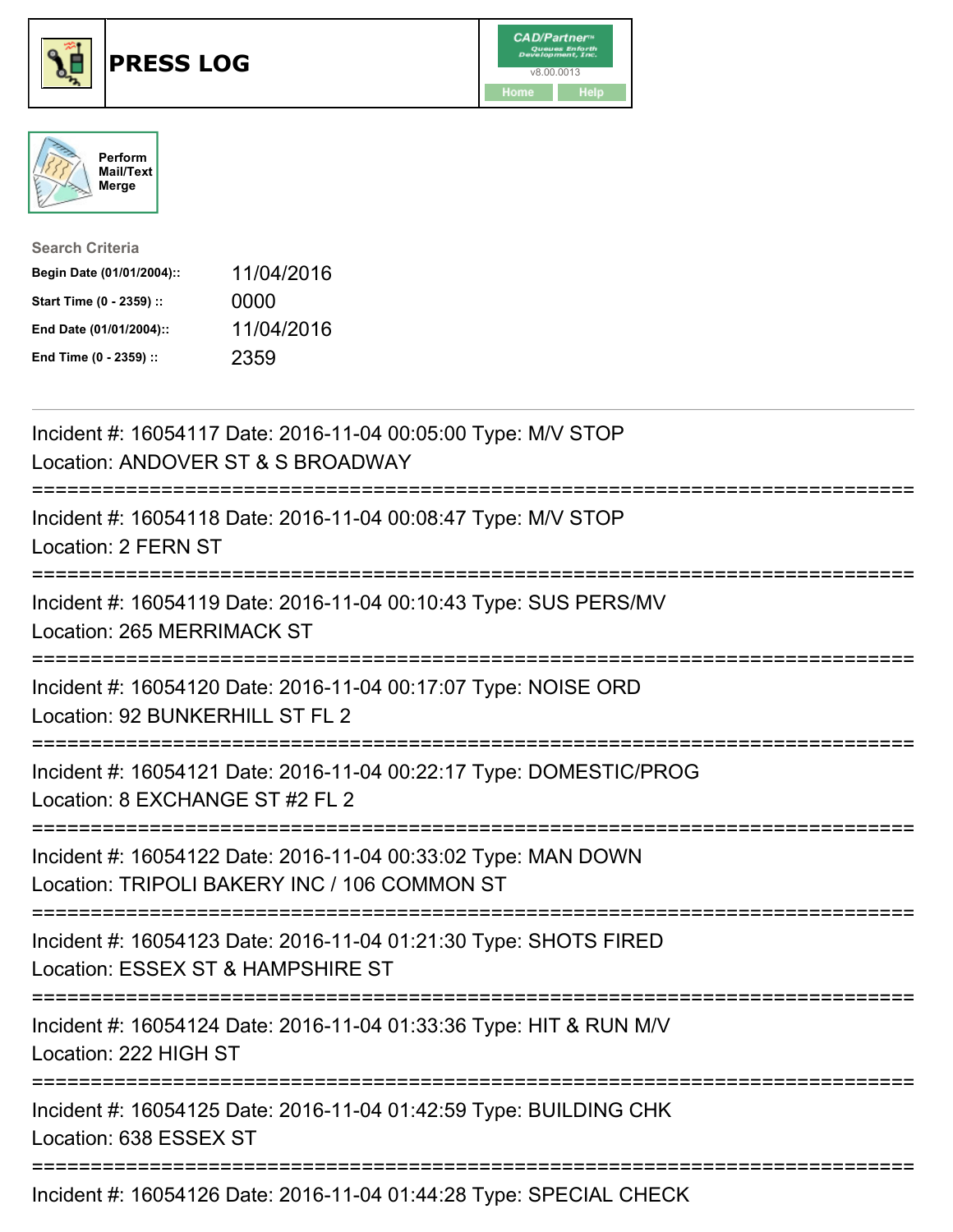Location: POPLAR & JUNIPER

| Incident #: 16054127 Date: 2016-11-04 01:49:56 Type: M/V STOP<br>Location: BRADFORD ST & WEST ST                |
|-----------------------------------------------------------------------------------------------------------------|
| Incident #: 16054128 Date: 2016-11-04 01:51:57 Type: M/V STOP<br>Location: ANDOVER ST & BEACON ST               |
| Incident #: 16054129 Date: 2016-11-04 01:59:03 Type: SPECIAL CHECK<br>Location: 85 MANCHESTER ST                |
| Incident #: 16054130 Date: 2016-11-04 02:04:01 Type: M/V STOP<br>Location: HAMPSHIRE ST & METHUEN ST            |
| Incident #: 16054131 Date: 2016-11-04 02:07:42 Type: M/V STOP<br>Location: AUBURN ST & HAMPSHIRE ST             |
| Incident #: 16054132 Date: 2016-11-04 02:14:16 Type: M/V STOP<br>Location: ESSEX ST & WINTER ST                 |
| Incident #: 16054133 Date: 2016-11-04 02:17:35 Type: SHOTS FIRED<br>Location: 389 BROADWAY                      |
| Incident #: 16054134 Date: 2016-11-04 02:20:48 Type: CK WELL BEING<br>Location: 4 CLEVELAND ST                  |
| Incident #: 16054135 Date: 2016-11-04 02:26:47 Type: M/V STOP<br>Location: AUBURN ST & HAMPSHIRE                |
| Incident #: 16054136 Date: 2016-11-04 02:36:52 Type: M/V STOP<br>Location: SALEM ST & OSGOOD ST                 |
| Incident #: 16054137 Date: 2016-11-04 02:38:34 Type: M/V STOP<br>Location: DAISY ST & HOLLY ST                  |
| Incident #: 16054138 Date: 2016-11-04 02:39:01 Type: M/V STOP<br>Location: HAVERHILL ST & JACKSON ST            |
| Incident #: 16054139 Date: 2016-11-04 02:39:55 Type: BUILDING CHK<br>Location: EL CORTE MAGICO / 158 S BROADWAY |
| Incident #: 16054140 Date: 2016-11-04 02:44:44 Type: SHOTS FIRED                                                |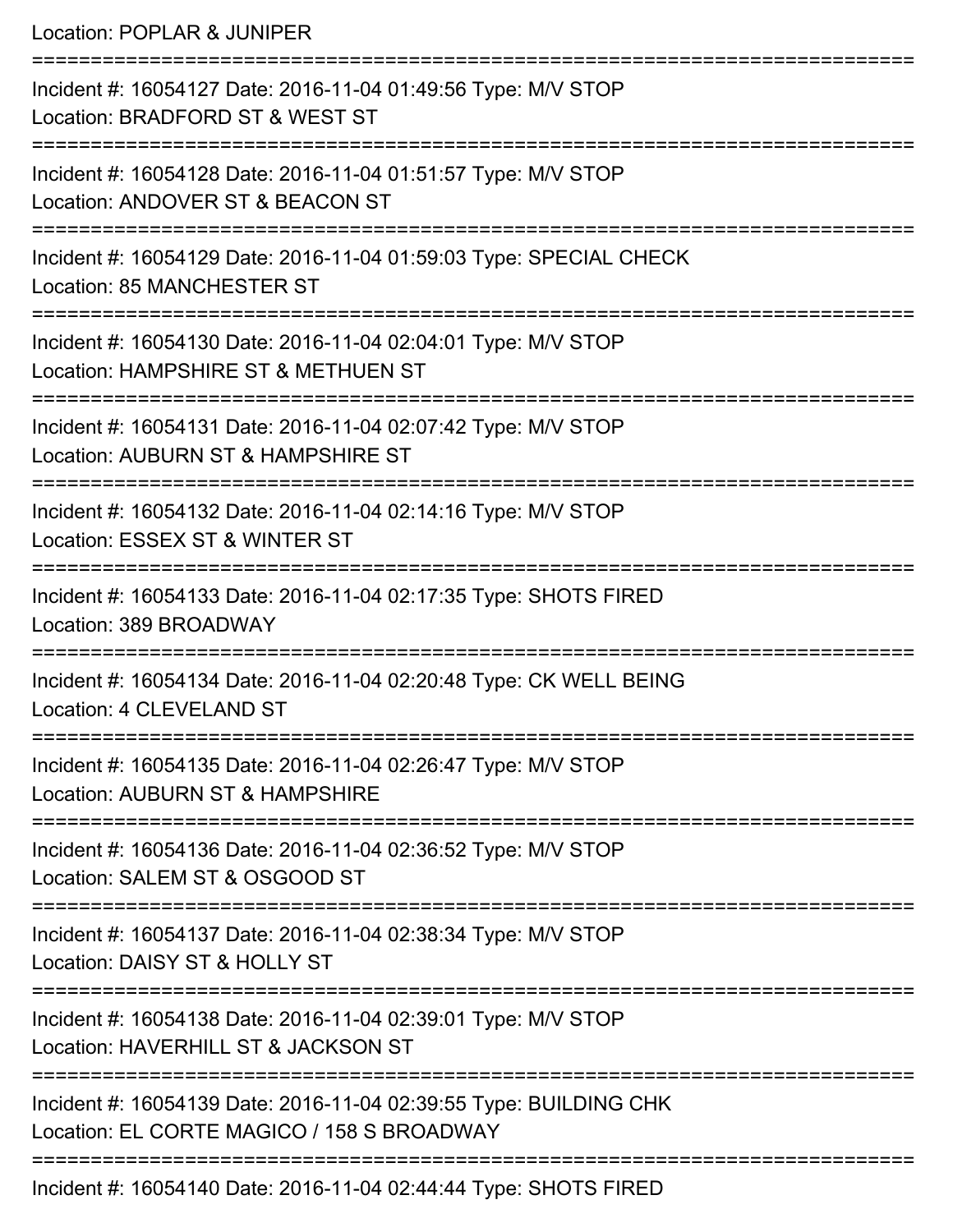| Incident #: 16054141 Date: 2016-11-04 02:46:26 Type: FIRE<br>Location: 280 BROADWAY                                                                                       |
|---------------------------------------------------------------------------------------------------------------------------------------------------------------------------|
| Incident #: 16054142 Date: 2016-11-04 03:12:44 Type: M/V STOP<br>Location: OSGOOD ST & ANDOVER ST                                                                         |
| Incident #: 16054143 Date: 2016-11-04 03:18:11 Type: M/V STOP<br>Location: LAWRENCE ST & PARK ST                                                                          |
| Incident #: 16054144 Date: 2016-11-04 03:22:00 Type: M/V STOP<br>Location: DRACUT ST & S BROADWAY                                                                         |
| Incident #: 16054145 Date: 2016-11-04 04:20:22 Type: BUILDING CHK<br>Location: 13 S BROADWAY                                                                              |
| Incident #: 16054146 Date: 2016-11-04 04:51:52 Type: NOISE ORD<br>Location: 258 LOWELL ST FL 2                                                                            |
| Incident #: 16054147 Date: 2016-11-04 05:16:21 Type: NOTIFICATION<br>Location: 33 PERRY AV                                                                                |
| Incident #: 16054148 Date: 2016-11-04 06:57:43 Type: TRESPASSING<br>Location: 33 SUMMER ST                                                                                |
| Incident #: 16054149 Date: 2016-11-04 07:00:57 Type: PARK & WALK<br>Location: 0 BROADWAY                                                                                  |
| Incident #: 16054150 Date: 2016-11-04 07:18:36 Type: WARRANT SERVE<br>Location: 67 FRANKLIN ST                                                                            |
| Incident #: 16054151 Date: 2016-11-04 07:19:25 Type: WARRANT SERVE<br>Location: 103 MAY ST<br>===================================<br>;=================================== |
| Incident #: 16054152 Date: 2016-11-04 07:22:00 Type: KEEP PEACE<br>Location: 35 FLORAL ST                                                                                 |
| Incident #: 16054153 Date: 2016-11-04 07:52:47 Type: ASSSIT AMBULANC<br>Location: 526 ANDOVER ST FL 2                                                                     |
| Incident #: 16054154 Date: 2016-11-04 07:55:19 Type: M/V STOP                                                                                                             |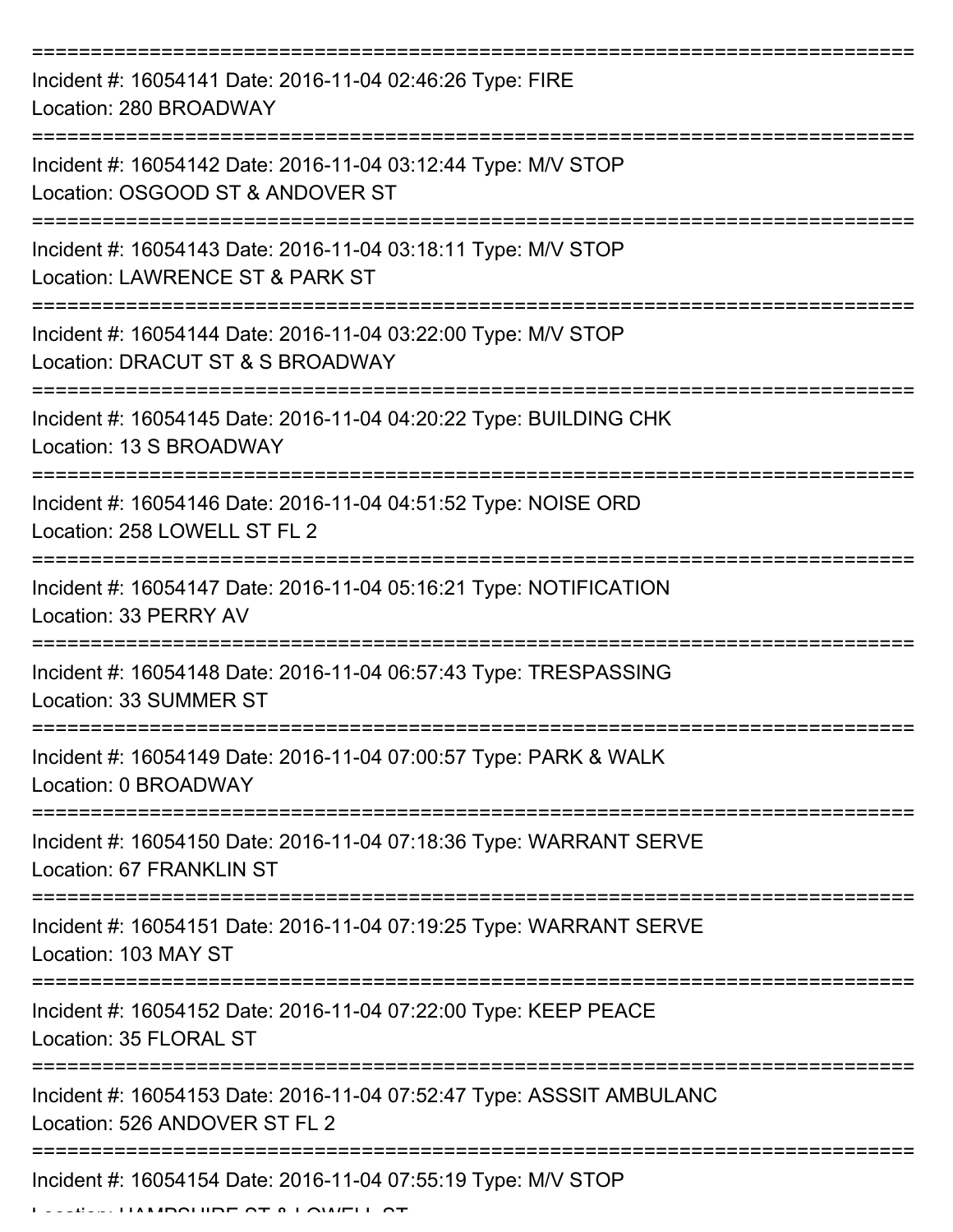| Incident #: 16054155 Date: 2016-11-04 08:04:08 Type: WARRANT SERVE<br>Location: 137 PROSPECT ST               |
|---------------------------------------------------------------------------------------------------------------|
| Incident #: 16054156 Date: 2016-11-04 08:16:47 Type: ALARMS<br>Location: 79 WINTHROP AV                       |
| Incident #: 16054157 Date: 2016-11-04 08:22:21 Type: 209A/SERVE<br>Location: 24 FOSTER ST                     |
| Incident #: 16054158 Date: 2016-11-04 08:35:23 Type: COURT DOC SERVE<br>Location: 121 JACKSON ST              |
| Incident #: 16054159 Date: 2016-11-04 09:01:59 Type: COURT DOC SERVE<br>Location: 63 BROOK ST                 |
| Incident #: 16054160 Date: 2016-11-04 09:14:21 Type: M/V STOP<br>Location: MARKET ST & S UNION ST             |
| =================<br>Incident #: 16054161 Date: 2016-11-04 09:15:34 Type: 209A/SERVE<br>Location: 206 HIGH ST |
| Incident #: 16054162 Date: 2016-11-04 09:19:25 Type: PARK & WALK<br>Location: BRADFORD ST & BROADWAY          |
| Incident #: 16054163 Date: 2016-11-04 09:22:49 Type: 209A/SERVE<br>Location: 112 MARSTON ST #307              |
| Incident #: 16054164 Date: 2016-11-04 09:36:11 Type: SUS PERS/MV<br>Location: WALGREENS / 135 BROADWAY        |
| Incident #: 16054165 Date: 2016-11-04 09:37:34 Type: AUTO ACC/NO PI<br>Location: ALLSTON ST & PLEASANT TER    |
| Incident #: 16054166 Date: 2016-11-04 09:39:39 Type: UNWANTEDGUEST<br>Location: SEVEN ELEVEN / 370 BROADWAY   |
| Incident #: 16054168 Date: 2016-11-04 09:44:09 Type: NEIGHBOR PROB<br>Location: 4 TYLER ST                    |
| Incident #: 16054167 Date: 2016-11-04 09:44:11 Type: SUS PERS/MV                                              |

Location: **BOWDOIN ST & CLIETON ST**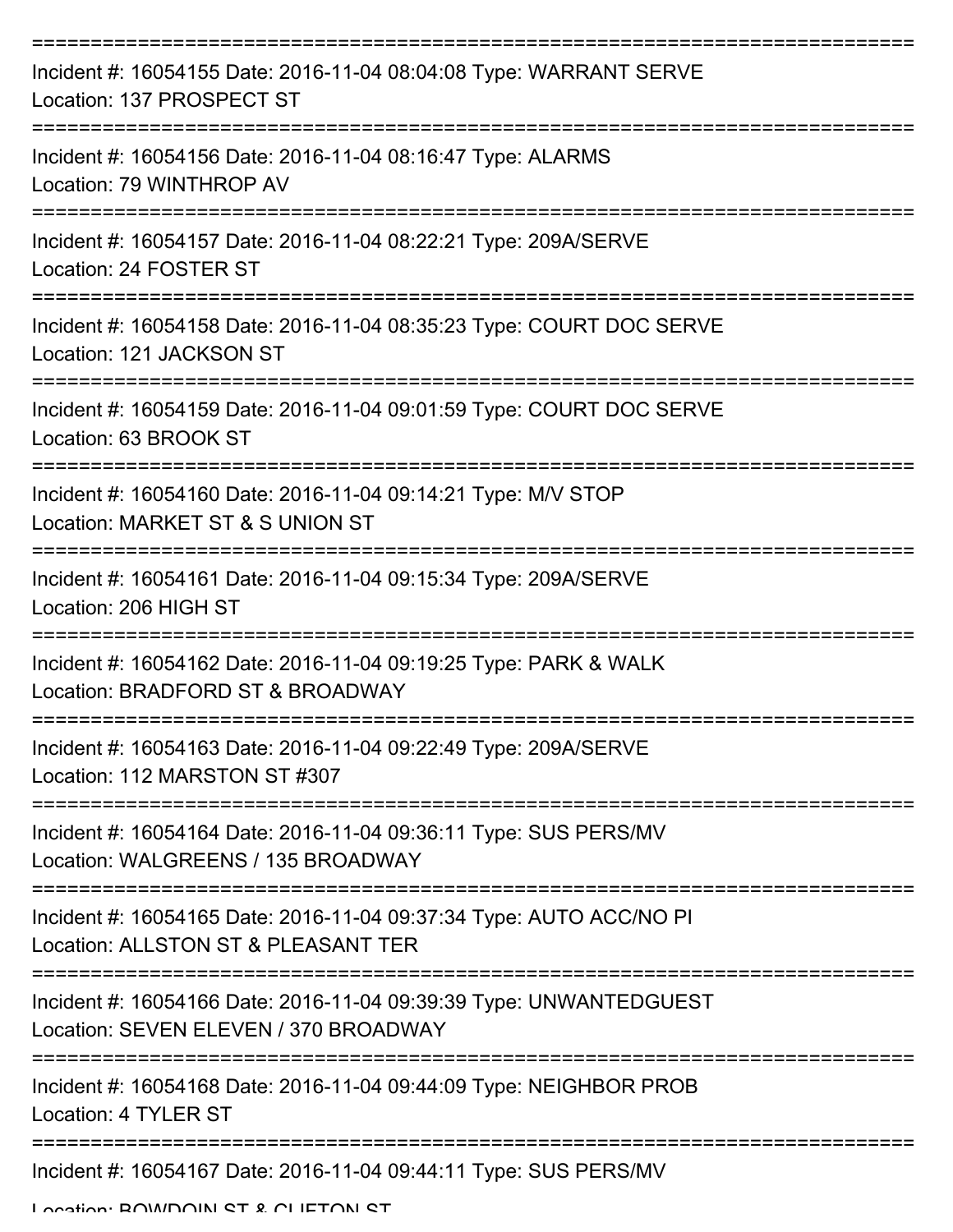| Incident #: 16054169 Date: 2016-11-04 09:45:28 Type: LIC PLATE STO<br>Location: 205 OSGOOD ST    |
|--------------------------------------------------------------------------------------------------|
| Incident #: 16054170 Date: 2016-11-04 09:50:38 Type: GUN CALL<br>Location: 51 HIGH ST            |
| Incident #: 16054171 Date: 2016-11-04 09:53:23 Type: AUTO ACC/NO PI<br>Location: 461 BROADWAY    |
| Incident #: 16054172 Date: 2016-11-04 09:59:43 Type: INVESTIGATION<br>Location: 31 SUMMER ST     |
| Incident #: 16054173 Date: 2016-11-04 10:06:55 Type: STOL/MV/PAS<br>Location: 237 ERVING AV      |
| Incident #: 16054174 Date: 2016-11-04 10:11:48 Type: TOW OF M/V<br>Location: 365 WATER ST        |
| Incident #: 16054175 Date: 2016-11-04 10:15:11 Type: SUS PERS/MV<br>Location: 30 TOWER HILL ST   |
| Incident #: 16054176 Date: 2016-11-04 10:15:58 Type: INVESTIGATION<br>Location: 150 ARLINGTON ST |
| Incident #: 16054177 Date: 2016-11-04 10:20:27 Type: A&B PROG<br>Location: 14 ATKINSON ST        |
| Incident #: 16054178 Date: 2016-11-04 10:32:49 Type: M/V STOP<br>Location: BROADWAY & HOLLY      |
| Incident #: 16054179 Date: 2016-11-04 10:42:04 Type: M/V STOP<br>Location: S. UNION & WINTHROP   |
| Incident #: 16054180 Date: 2016-11-04 10:49:15 Type: AUTO ACC/NO PI<br>Location: 150 PARK ST     |
| Incident #: 16054181 Date: 2016-11-04 10:51:33 Type: INVEST CONT<br>Location: 45 FRANKLIN ST     |
| Incident #: 16054182 Date: 2016-11-04 10:54:01 Type: MISSING PERS<br>Location: 5 WINTER ST       |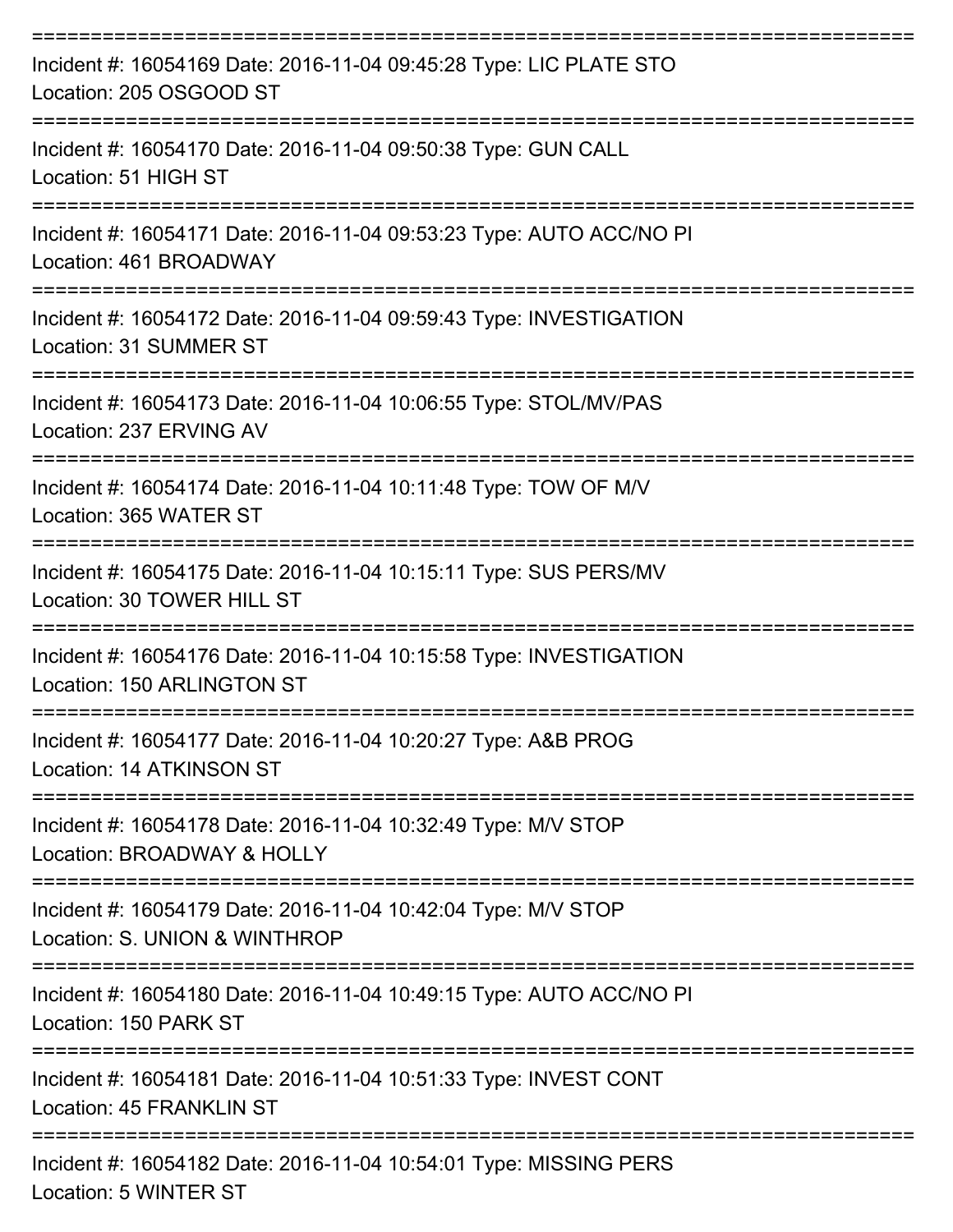| Incident #: 16054183 Date: 2016-11-04 11:00:32 Type: ESCORT<br>Location: WINTHROP AV                                              |
|-----------------------------------------------------------------------------------------------------------------------------------|
| Incident #: 16054184 Date: 2016-11-04 11:03:59 Type: M/V STOP<br>Location: BROADWAY & LOWELL ST                                   |
| Incident #: 16054185 Date: 2016-11-04 11:04:32 Type: M/V STOP<br>Location: 99 WINTHROP AV<br>;=================================== |
| Incident #: 16054186 Date: 2016-11-04 11:16:30 Type: M/V STOP<br>Location: 99 WINTHROP AV                                         |
| Incident #: 16054187 Date: 2016-11-04 11:23:38 Type: STOL/MV/PAS<br>Location: 47 ROLLINS ST                                       |
| Incident #: 16054188 Date: 2016-11-04 11:50:28 Type: INVESTIGATION<br>Location: 8 LEA ST                                          |
| Incident #: 16054189 Date: 2016-11-04 11:55:56 Type: INVESTIGATION<br>Location: 37 HILLSIDE AV                                    |
| Incident #: 16054190 Date: 2016-11-04 12:00:43 Type: MEDIC SUPPORT<br>Location: BARBER SHOP / 586 HAVERHILL ST                    |
| Incident #: 16054191 Date: 2016-11-04 12:21:25 Type: M/V STOP<br>Location: DAISY ST & HOLLY ST                                    |
| Incident #: 16054192 Date: 2016-11-04 12:24:16 Type: IDENTITY THEFT<br>Location: 52 KING ST                                       |
| Incident #: 16054193 Date: 2016-11-04 12:46:33 Type: M/V STOP<br>Location: BROADWAY & HAVERHILL ST                                |
| Incident #: 16054194 Date: 2016-11-04 12:53:43 Type: ASSSIT OTHER PD<br>Location: 152 S UNION ST                                  |
| Incident #: 16054195 Date: 2016-11-04 12:53:52 Type: INVESTIGATION<br>Location: FRANKLIN ST & HAVERHILL ST                        |
| Incident #: 16054196 Date: 2016-11-04 12:57:33 Type: MV/BLOCKING<br>Location: LAWRENCE ST & PARK ST                               |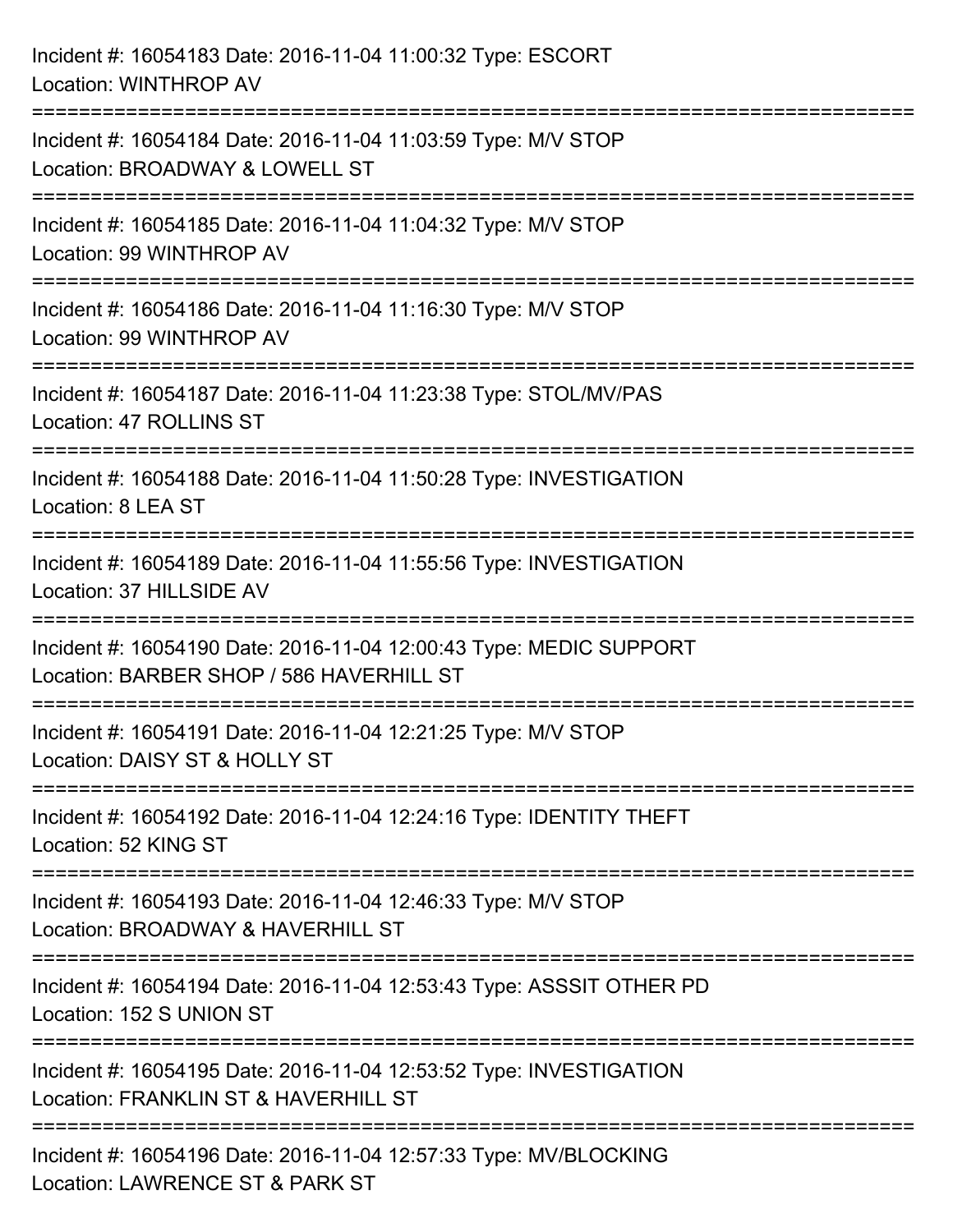| Incident #: 16054197 Date: 2016-11-04 13:00:39 Type: LARCENY/PAST<br>Location: 479 BROADWAY                 |
|-------------------------------------------------------------------------------------------------------------|
| Incident #: 16054198 Date: 2016-11-04 13:04:54 Type: INVESTIGATION<br>Location: SCHOOL ST                   |
| Incident #: 16054199 Date: 2016-11-04 13:06:34 Type: LARCENY/MV/PAST<br>Location: 191 MAPLE ST              |
| Incident #: 16054200 Date: 2016-11-04 13:07:58 Type: COURT DOC SERVE<br>Location: 96 NEWTON ST              |
| Incident #: 16054201 Date: 2016-11-04 13:12:45 Type: WOMAN DOWN<br>Location: FAMILY DOLLAR / 63 WINTHROP AV |
| Incident #: 16054202 Date: 2016-11-04 13:20:10 Type: 209A/SERVE<br>Location: 12 MAPLE ST                    |
| Incident #: 16054203 Date: 2016-11-04 13:20:18 Type: 209A/VIOLATION<br>Location: 246 S BROADWAY             |
| Incident #: 16054204 Date: 2016-11-04 13:36:54 Type: M/V STOP<br>Location: 155 S BOWDOIN ST                 |
| Incident #: 16054205 Date: 2016-11-04 13:38:30 Type: UNATENEDCHILD<br>Location: 45 FRANKLIN ST              |
| Incident #: 16054207 Date: 2016-11-04 13:39:41 Type: SEX OFFENDER<br>Location: 98 CROSS ST #3 FL 3          |
| Incident #: 16054206 Date: 2016-11-04 13:41:53 Type: CK WELL BEING<br>Location: 194 JACKSON ST FL 2ND       |
| Incident #: 16054208 Date: 2016-11-04 13:44:19 Type: M/V STOP<br>Location: S BROADWAY                       |
| Incident #: 16054209 Date: 2016-11-04 13:52:53 Type: FIGHT<br><b>Location: BROOK ST</b>                     |
| Incident #: 16054210 Date: 2016-11-04 13:54:42 Type: DOMESTIC/PAST<br>Location: 8 CHELMSFORD ST             |

===========================================================================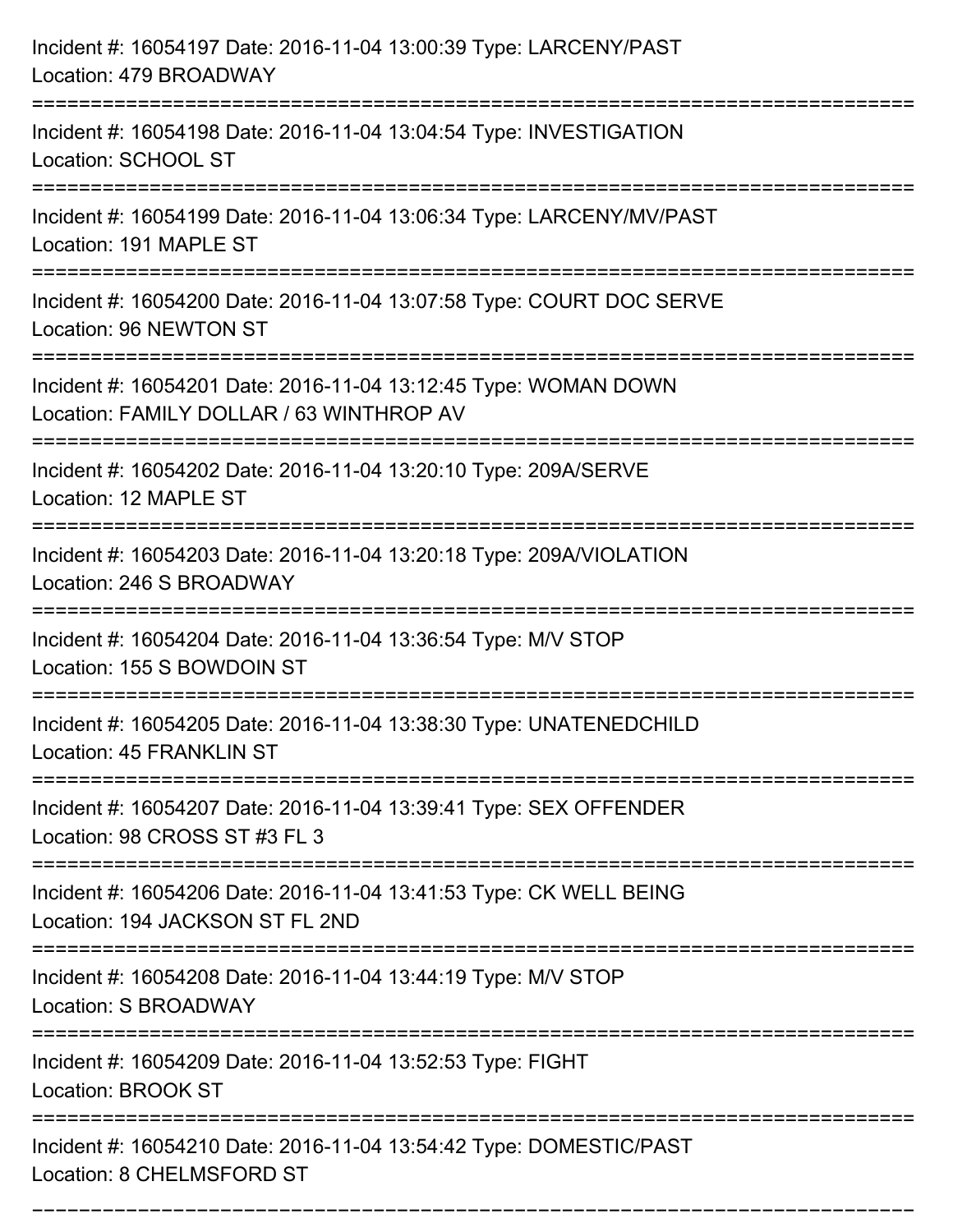| Incident #: 16054211 Date: 2016-11-04 13:57:16 Type: RECOV/STOL/MV<br><b>Location: MECHANIC ST</b>                 |
|--------------------------------------------------------------------------------------------------------------------|
| Incident #: 16054212 Date: 2016-11-04 13:59:15 Type: INVESTIGATION<br>Location: 479 BROADWAY                       |
| Incident #: 16054213 Date: 2016-11-04 14:05:47 Type: ALARM/BURG<br>Location: 215 HIGH ST                           |
| Incident #: 16054214 Date: 2016-11-04 14:24:44 Type: SUS PERS/MV<br>Location: 133 MARGIN ST                        |
| Incident #: 16054215 Date: 2016-11-04 14:27:54 Type: 209A/VIOLATION<br>Location: 82 AMHERST ST                     |
| Incident #: 16054216 Date: 2016-11-04 14:39:29 Type: DISABLED MV<br>Location: BRADFORD ST & WEST ST                |
| Incident #: 16054217 Date: 2016-11-04 15:00:30 Type: INVESTIGATION<br>Location: 74 COMMON ST                       |
| Incident #: 16054218 Date: 2016-11-04 15:01:35 Type: SUS PERS/MV<br>Location: 2 SARATOGA ST                        |
| Incident #: 16054219 Date: 2016-11-04 15:09:34 Type: GENERAL SERV<br>Location: N PARISH RD                         |
| Incident #: 16054220 Date: 2016-11-04 15:13:39 Type: A&B PAST<br>Location: 19 CUSTER ST                            |
| Incident #: 16054221 Date: 2016-11-04 15:16:55 Type: FIGHT<br>Location: 70 N PARISH RD                             |
| Incident #: 16054222 Date: 2016-11-04 15:25:41 Type: LARCENY/PAST<br>Location: PARTHUM SCHOOL / 255 E HAVERHILL ST |
| Incident #: 16054223 Date: 2016-11-04 15:35:32 Type: M/V STOP<br>Location: MERRIMACK ST & S UNION ST               |
| Incident #: 16054224 Date: 2016-11-04 15:37:41 Type: WARRANT SERVE<br>Location: 90 LOWELL ST                       |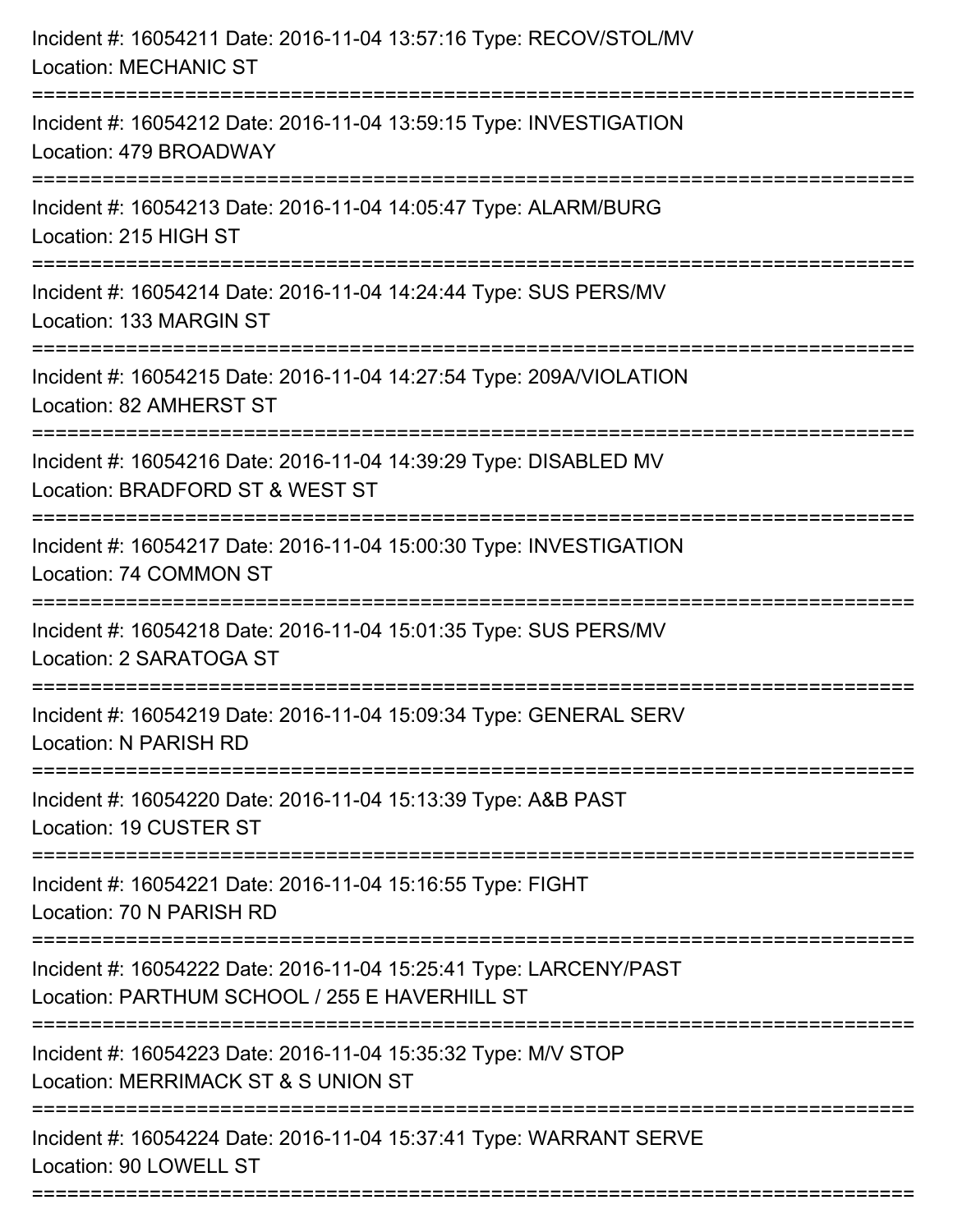| Location: TD BANKNORTH MA / 305 S BROADWAY                                                                                             |
|----------------------------------------------------------------------------------------------------------------------------------------|
| Incident #: 16054226 Date: 2016-11-04 15:52:53 Type: INVESTIGATION<br>Location: 28 SAVOIE AV                                           |
| Incident #: 16054227 Date: 2016-11-04 16:00:12 Type: SUS PERS/MV<br>Location: FRANKLIN ST & TREMONT ST<br>============================ |
| Incident #: 16054228 Date: 2016-11-04 16:08:09 Type: M/V STOP<br><b>Location: HANCOCK ST</b>                                           |
| Incident #: 16054229 Date: 2016-11-04 16:12:00 Type: M/V STOP<br>Location: 25 BODWELL ST                                               |
| Incident #: 16054230 Date: 2016-11-04 16:12:56 Type: AUTO ACC/NO PI<br>Location: MARKET BASKET / 700 ESSEX ST                          |
| Incident #: 16054231 Date: 2016-11-04 16:14:53 Type: M/V STOP<br><b>Location: BOSTON ST</b>                                            |
| Incident #: 16054232 Date: 2016-11-04 16:20:05 Type: GENERAL SERV<br>Location: 11 ALBION ST                                            |
| Incident #: 16054233 Date: 2016-11-04 16:21:10 Type: AUTO ACC/PI<br>Location: GROTON ST & S BROADWAY                                   |
| Incident #: 16054234 Date: 2016-11-04 16:24:21 Type: M/V STOP<br>Location: BROADWAY & ESSEX ST                                         |
| Incident #: 16054235 Date: 2016-11-04 16:29:42 Type: M/V STOP<br>Location: BROADWAY & LOWELL ST                                        |
| Incident #: 16054236 Date: 2016-11-04 16:35:10 Type: M/V STOP<br>Location: BROADWAY & CONCORD ST                                       |
| Incident #: 16054237 Date: 2016-11-04 16:47:56 Type: INVESTIGATION<br>Location: 59 BROOK ST                                            |
| Incident #: 16054238 Date: 2016-11-04 16:51:40 Type: AUTO ACC/NO PI<br>Location: 383 ELM ST                                            |

Incident #: 16054239 Date: 2016 11 04 17:00:18 Date: 2016 12:00:18 Date: 2016 12:00:18 Type: 2016 12:00:18 Typ<br>.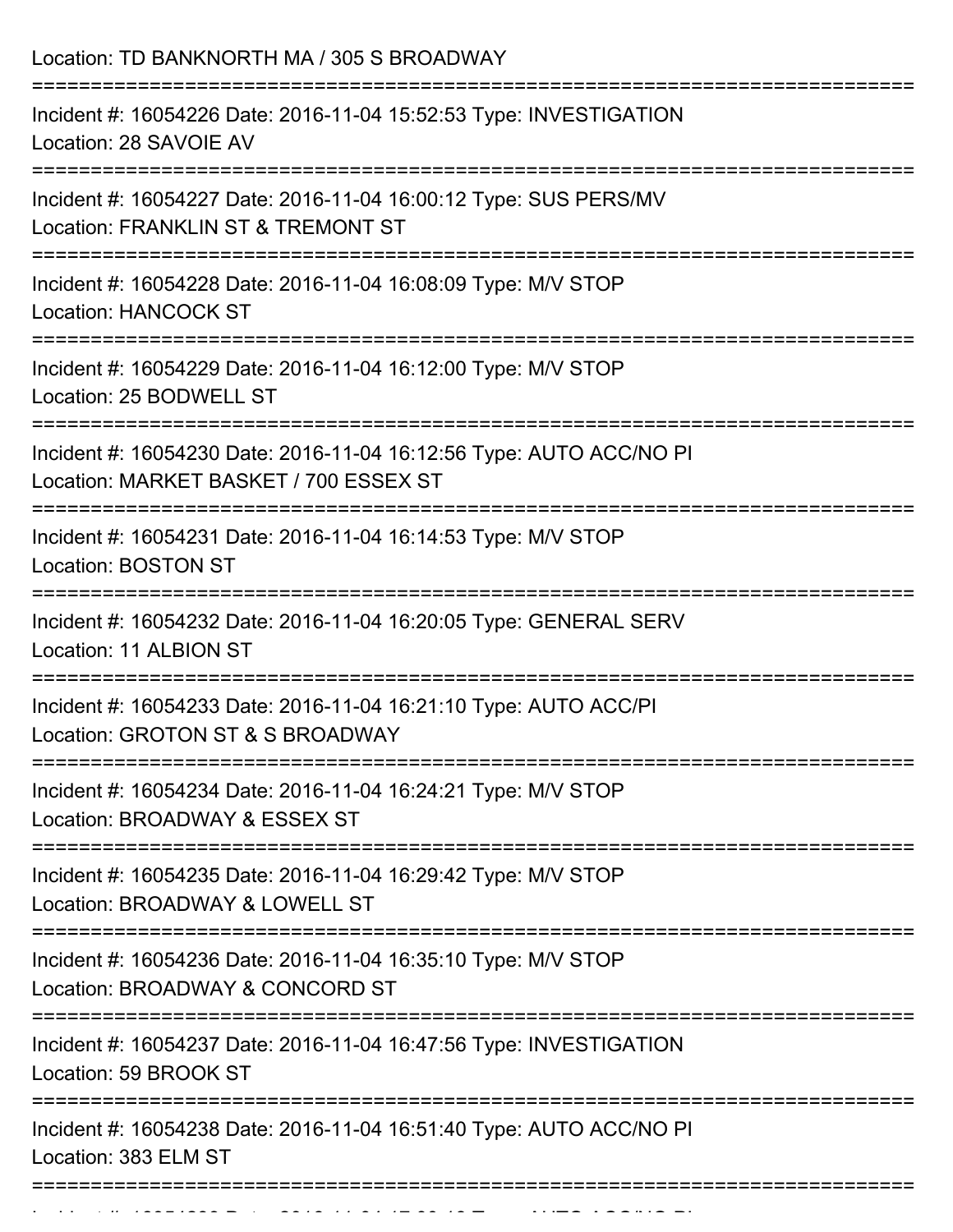Location: HAVERHILL ST & WEST ST

| Incident #: 16054240 Date: 2016-11-04 17:07:49 Type: UNWANTEDGUEST<br>Location: 8 CHELMSFORD ST FL 2                          |
|-------------------------------------------------------------------------------------------------------------------------------|
| Incident #: 16054241 Date: 2016-11-04 17:08:40 Type: MV/BLOCKING<br>Location: SARATOGA ST & STEARNS AV                        |
| Incident #: 16054242 Date: 2016-11-04 17:27:39 Type: M/V STOP<br>Location: 78 AMESBURY ST                                     |
| Incident #: 16054243 Date: 2016-11-04 17:31:03 Type: SUS PERS/MV<br>Location: CYPRESS AV & ESSEX ST                           |
| Incident #: 16054244 Date: 2016-11-04 17:34:33 Type: SUS PERS/MV<br>Location: BROADWAY LIQUORS / 434 BROADWAY                 |
| Incident #: 16054245 Date: 2016-11-04 17:43:45 Type: LARCENY/PAST<br>Location: WENDY'S / 99 WINTHROP AV                       |
| Incident #: 16054246 Date: 2016-11-04 17:57:10 Type: M/V STOP<br>Location: 32 LAWRENCE ST                                     |
| Incident #: 16054247 Date: 2016-11-04 18:00:40 Type: SUS PERS/MV<br>Location: 4 BROADWAY CT                                   |
| Incident #: 16054248 Date: 2016-11-04 18:01:52 Type: ASSSIT AMBULANC<br><b>Location: 22 CHANDLER ST</b>                       |
| ------------<br>Incident #: 16054249 Date: 2016-11-04 18:08:06 Type: HIT & RUN M/V<br>Location: 505 BROADWAY                  |
| -----------------------<br>Incident #: 16054250 Date: 2016-11-04 18:15:38 Type: WARRANT SERVE<br>Location: 90 LOWELL ST       |
| =====================================<br>Incident #: 16054251 Date: 2016-11-04 18:15:40 Type: DISABLED MV<br>Location: RT 114 |
| Incident #: 16054252 Date: 2016-11-04 18:23:33 Type: ANIMAL COMPL<br>Location: 351 HOWARD ST                                  |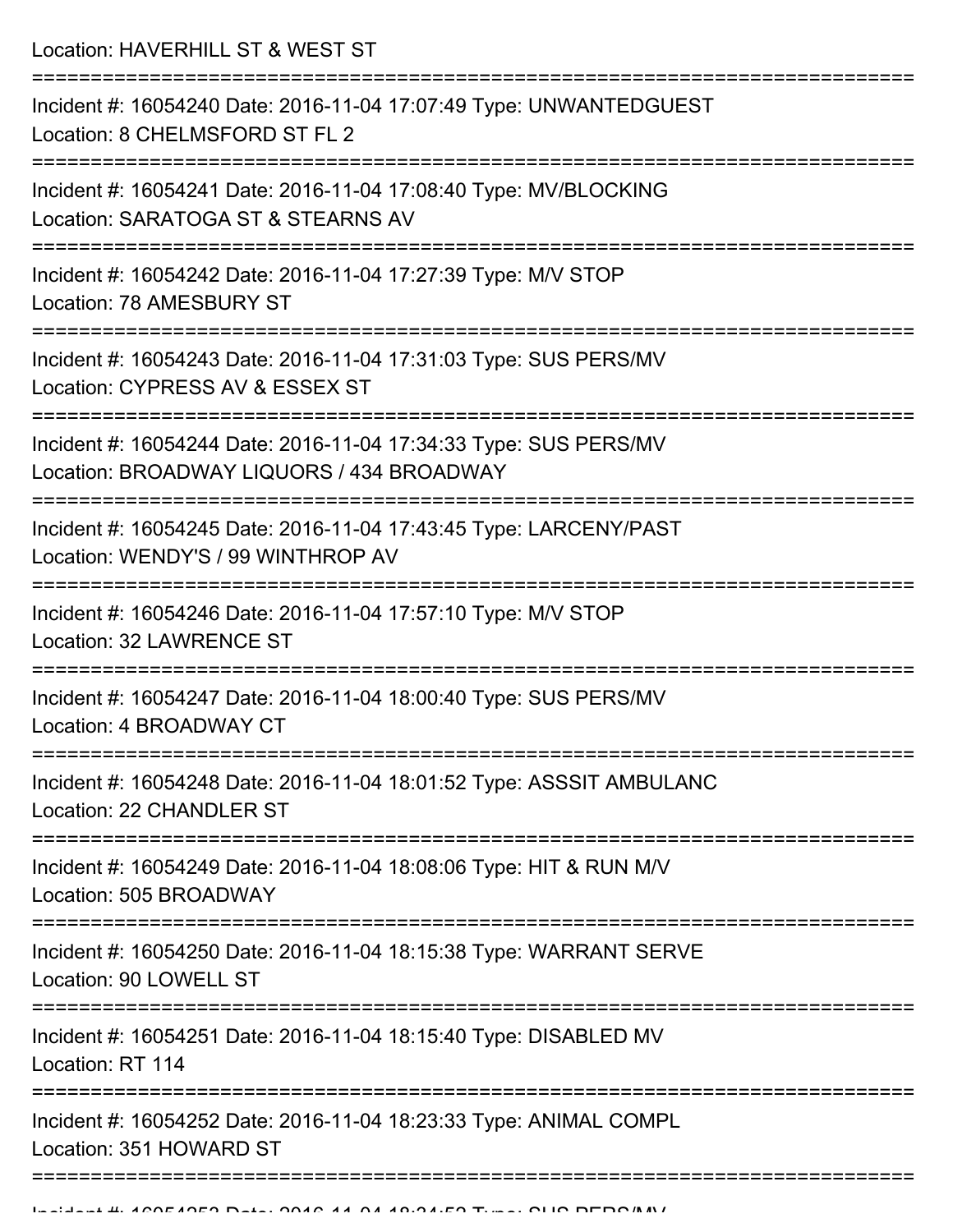| Location: ARLINGTON ST & LAWRENCE ST<br>==================<br>================================                    |
|-------------------------------------------------------------------------------------------------------------------|
| Incident #: 16054254 Date: 2016-11-04 18:42:49 Type: ALARMS<br>Location: 73 PROSPECT ST #2B                       |
| Incident #: 16054255 Date: 2016-11-04 18:47:39 Type: MEDIC SUPPORT<br>Location: 300 HAVERHILL ST                  |
| Incident #: 16054256 Date: 2016-11-04 18:52:52 Type: DOMESTIC/PAST<br>Location: 79 SHAWSHEEN RD                   |
| Incident #: 16054257 Date: 2016-11-04 19:05:33 Type: M/V STOP<br>Location: HAMPSHIRE ST & METHUEN ST              |
| Incident #: 16054258 Date: 2016-11-04 19:09:14 Type: M/V STOP<br>Location: BRADFORD ST & FRANKLIN ST              |
| :===================<br>Incident #: 16054259 Date: 2016-11-04 19:14:58 Type: M/V STOP<br>Location: 78 AMESBURY ST |
| Incident #: 16054260 Date: 2016-11-04 19:30:58 Type: M/V STOP<br>Location: BROADWAY & CROSS ST                    |
| Incident #: 16054261 Date: 2016-11-04 19:34:50 Type: A&B D/W PAST<br>Location: 198 BROADWAY #3 FL 3               |
| Incident #: 16054262 Date: 2016-11-04 19:38:29 Type: M/V STOP<br>Location: AMESBURY ST & HAVERHILL ST             |
| Incident #: 16054263 Date: 2016-11-04 19:39:33 Type: INVEST CONT<br><b>Location: 15 NEWBURY ST</b>                |
| Incident #: 16054264 Date: 2016-11-04 19:41:38 Type: M/V STOP<br>Location: AUBURN ST & HAMPSHIRE ST               |
| Incident #: 16054265 Date: 2016-11-04 19:46:55 Type: M/V STOP<br>Location: 1 MILL ST                              |
| Incident #: 16054266 Date: 2016-11-04 19:49:54 Type: M/V STOP<br>Location: LEBANON ST & WHITE ST                  |
| Incident #: 16054267 Date: 2016-11-04 19:52:28 Type: ROBBERY ARMED                                                |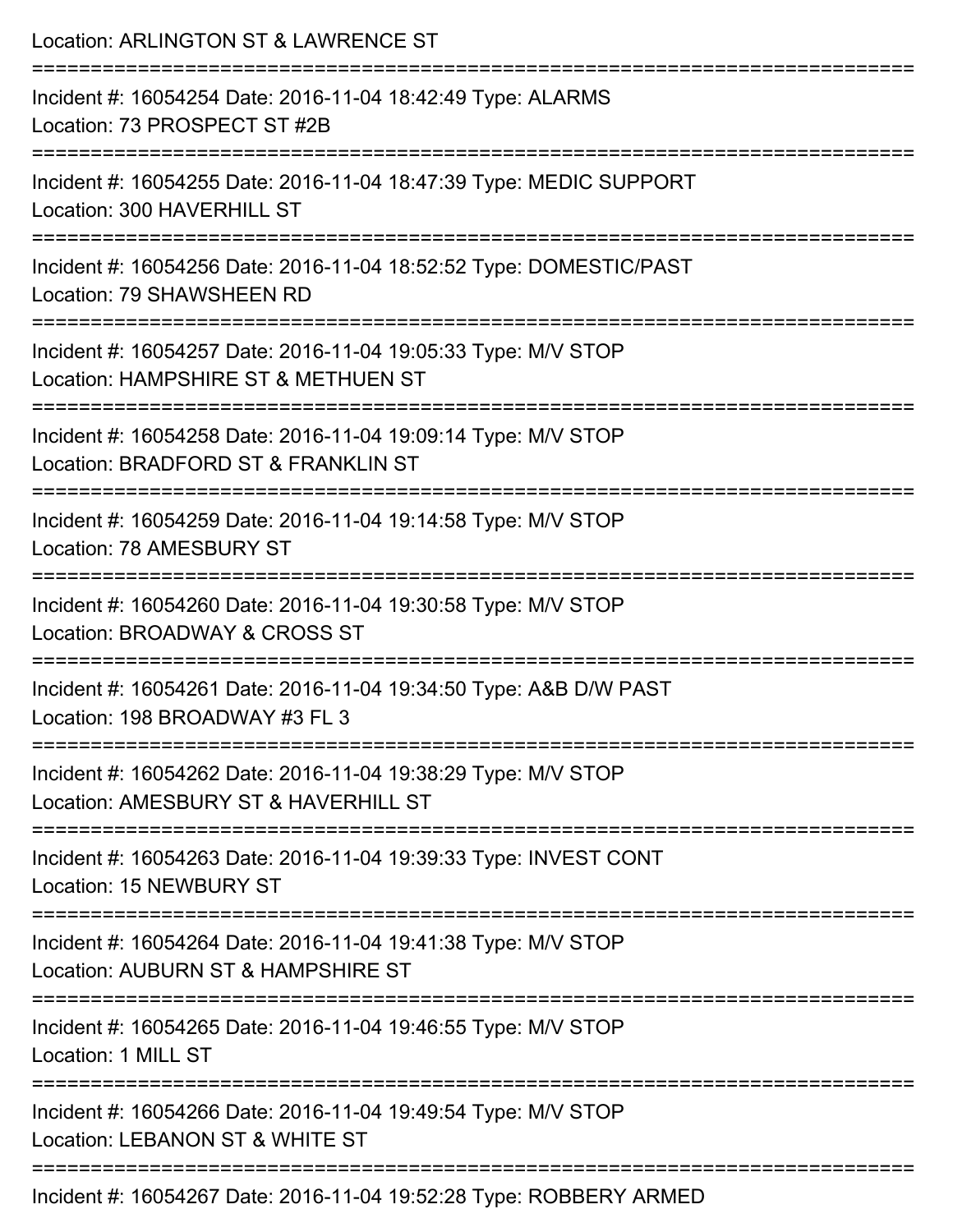| Incident #: 16054268 Date: 2016-11-04 19:58:07 Type: SUS PERS/MV<br>Location: 70 N PARISH RD<br>------------     |
|------------------------------------------------------------------------------------------------------------------|
| Incident #: 16054269 Date: 2016-11-04 20:06:35 Type: SHOPLIFTING<br>Location: ADVANCED AUTO PARTS / 183 BROADWAY |
| Incident #: 16054270 Date: 2016-11-04 20:16:22 Type: DOMESTIC/PAST<br>Location: 89 BOXFORD FL 1                  |
| Incident #: 16054271 Date: 2016-11-04 20:30:50 Type: M/V STOP<br>Location: ANDOVER ST & BLANCHARD ST             |
| Incident #: 16054272 Date: 2016-11-04 21:04:38 Type: MAL DAMAGE<br><b>Location: 10 FREEMAN CT</b>                |
| Incident #: 16054273 Date: 2016-11-04 21:21:42 Type: M/V STOP<br>Location: EXETER ST & WINTHROP AV               |
| Incident #: 16054274 Date: 2016-11-04 21:39:31 Type: NEIGHBOR PROB<br>Location: 362 ESSEX ST #3 FL 3             |
| Incident #: 16054275 Date: 2016-11-04 21:42:10 Type: SUS PERS/MV<br>Location: 104 E CAMBRIDGE ST                 |
| Incident #: 16054276 Date: 2016-11-04 22:11:36 Type: AUTO ACC/UNK PI<br>Location: 28-30 OREGON AV                |
| Incident #: 16054277 Date: 2016-11-04 22:14:54 Type: SHOPLIFTING<br>Location: SEVEN ELEVEN / 99 HAMPSHIRE ST     |
| Incident #: 16054278 Date: 2016-11-04 22:27:09 Type: THREATS<br>Location: 344 HAMPSHIRE ST                       |
| Incident #: 16054279 Date: 2016-11-04 22:29:08 Type: LOUD NOISE<br>Location: CHESTER ST & STATE ST               |
| Incident #: 16054280 Date: 2016-11-04 22:39:06 Type: 209A/VIOLATION<br>Location: 1 ARROW TER                     |
| Incident #: 16054281 Date: 2016-11-04 22:48:11 Type: SUS PERS/MV                                                 |